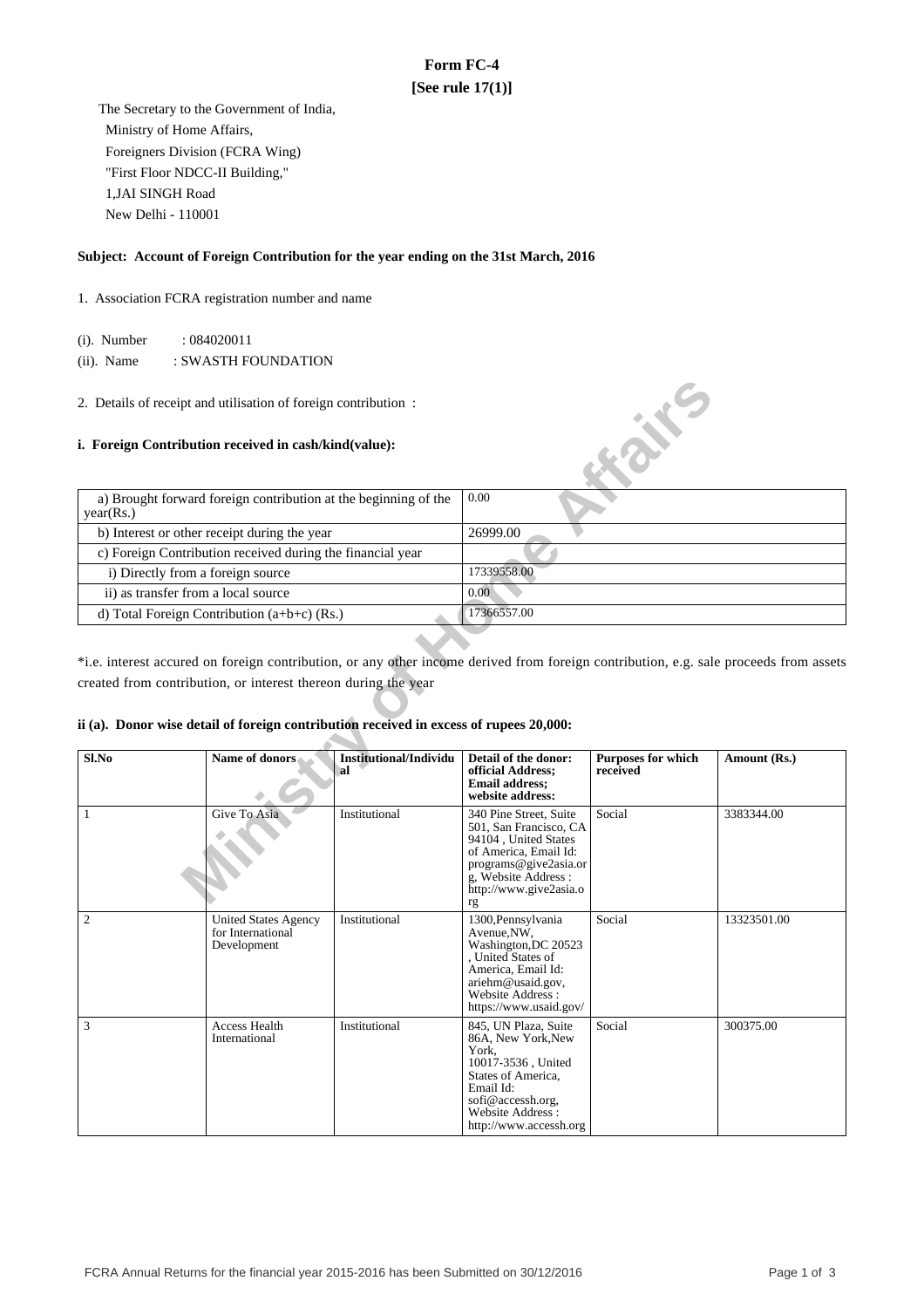| Sl.No | Name of donors | Institutional/Individu<br>al | Detail of the donor:<br>official Address;<br><b>Email address:</b><br>website address:                                                                                                                                                                                          | <b>Purposes for which</b><br>received | Amount (Rs.) |
|-------|----------------|------------------------------|---------------------------------------------------------------------------------------------------------------------------------------------------------------------------------------------------------------------------------------------------------------------------------|---------------------------------------|--------------|
| 4     | Axel Baur      | Individual                   | 32F Ark Hills<br>Sengokuyama<br>Mori Tower<br>9-10, Roppongi 1-<br>chome<br>Minato-ku<br>Tokyo - $1060032$ ,<br>Germany, Email Id:<br>axel baur@mckinsey.c<br>om, Website Address:<br>http://www.mckinsey.c<br>$om/global-$<br>locations/asia/japan/en/<br>our-people/axel-baur | Social                                | 332338.00    |

(b). Cumulative purpose-wise amount of all foreign contribution donation received :

| Sl.No | Purpose | `moun.      |
|-------|---------|-------------|
|       | Social  | $\sim$<br>. |

| 110779.00                                                                                                                                                                                                                                                                                                                                                                                                                                                                                                                                                                                                             |
|-----------------------------------------------------------------------------------------------------------------------------------------------------------------------------------------------------------------------------------------------------------------------------------------------------------------------------------------------------------------------------------------------------------------------------------------------------------------------------------------------------------------------------------------------------------------------------------------------------------------------|
| 2620061.00                                                                                                                                                                                                                                                                                                                                                                                                                                                                                                                                                                                                            |
| 10000000.00                                                                                                                                                                                                                                                                                                                                                                                                                                                                                                                                                                                                           |
| 0.00                                                                                                                                                                                                                                                                                                                                                                                                                                                                                                                                                                                                                  |
| 2730840.00                                                                                                                                                                                                                                                                                                                                                                                                                                                                                                                                                                                                            |
| * It is affirmed that the utilisation of foreign contribution is not in contravention of the provisions contained in prov<br>Section $12(4)(f)$ of the Act which states that the acceptance of foreign contribution is not likely to affect prejudicall<br>(A) the soverignty and integrity of india; or.<br>(B) the security, strategic, scientific or echnomic interest of the state; or<br>(D) freedom or fairness of election to any legistature; or<br>(E) friendly relations with any foreign state; or<br>(F) harmony between religious, racial, social, lingusitic or relgional groups, castes or communities |
|                                                                                                                                                                                                                                                                                                                                                                                                                                                                                                                                                                                                                       |

\* It is affirmed that the utilisation of foreign contribution is not in contravention of the provisions contained in proviso to Sction 9(e) and Section 12(4)(f) of the Act which states that the acceptance of foreign contribution is not likely to affect prejudically.

iv. Balance of unutilized foreign contribution, in cash/bank, at the end of the year(Rs.) : 14635717.00

v. Total number of foreigner working(salaried/ in honorary capacity.  $\qquad \qquad$  : 0.00

3. (a) Details of designated Fc bank account for receipt of Foreign Contribution ( As on 31st March of the year ending):

| Sl.No | <b>Name of Bank of donors</b> | <b>Branch Address</b> (With<br>pincode)                                                                                        | <b>IFSC Code</b> | <b>Account No</b> |
|-------|-------------------------------|--------------------------------------------------------------------------------------------------------------------------------|------------------|-------------------|
|       | State Bank of India           | Gokhuldham (Goregaon-E),<br>B-2 Shagun Mall, Film City<br>Road, Next to Dindoshi Bus<br>Depot., Mumbai,<br>Maharashtra, Mumbai | SBIN0006055      | 34721713737       |

3. (b) Details of all utilization bank accounts for utilization of Foregin Contribution (As on 31st March of the year ending)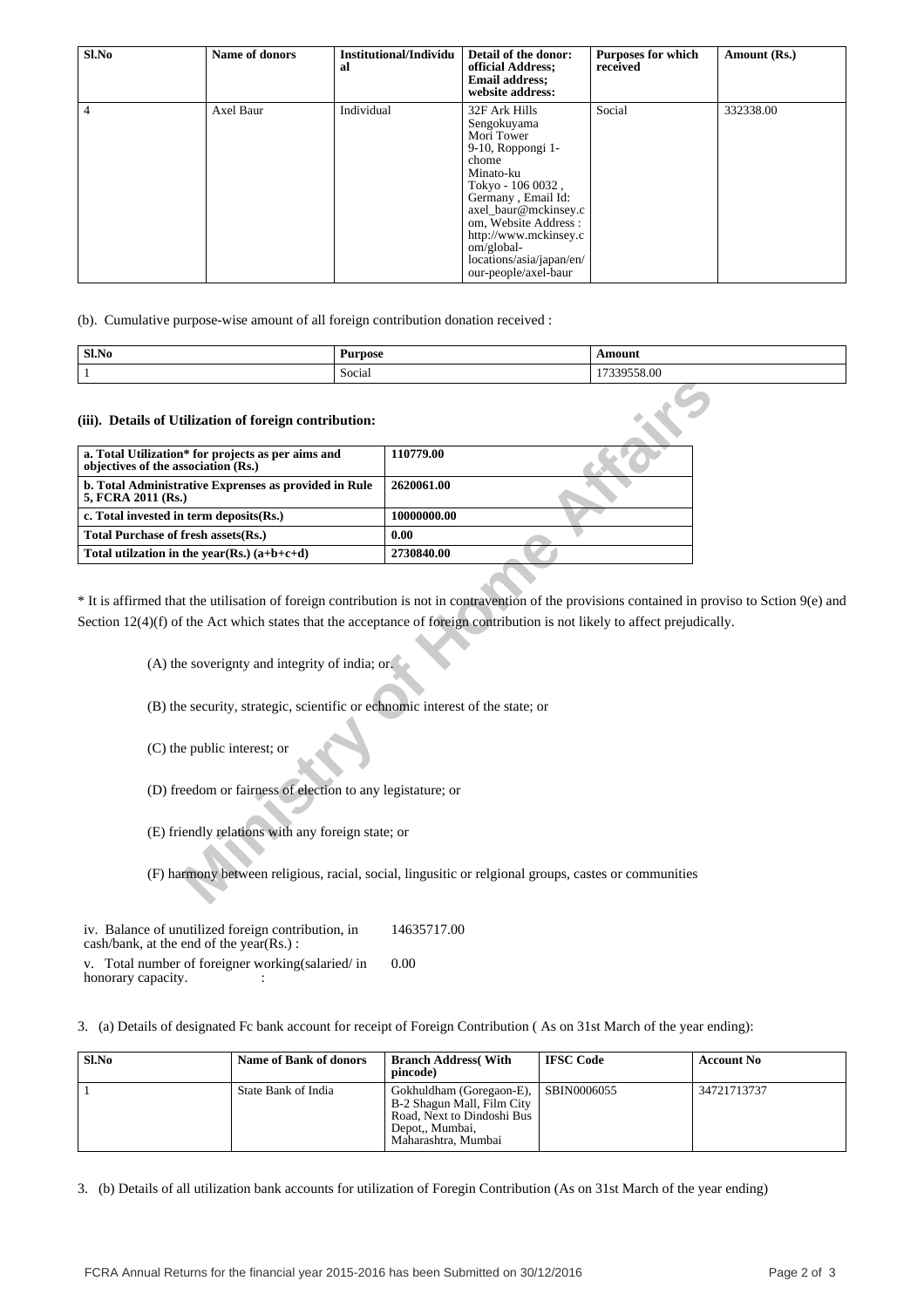| Sl.No | <b>Name of Bank of donors</b> | <b>Branch Address</b> (With<br>pincode)                                                                                       | <b>IFSC Code</b> | <b>Account No</b> |
|-------|-------------------------------|-------------------------------------------------------------------------------------------------------------------------------|------------------|-------------------|
|       | State Bank of India           | Gokhuldham (Goregaon-E),<br>B-2 Shagun Mall, Film City<br>Road, Next to Dindoshi Bus<br>Depot, Mumbai,<br>Maharashtra, Mumbai | SBIN0006055      | 35523641215       |

#### **Declaration**

 **I hereby declare that the above particulars furnished by me are true and correct**

**I also affirm that the receipt of foreign contribution and its utilization have not been violative of any of the provisions of the Foreign Contribution (Regulation) Act, 2010, rules, notifications/ orders issued there under from time to time and the foreign contribution was utilized for the purpose(s) for which the association was granted registration/ prior permission by the Central Government.**

**Ministry of Home Affairs** Signature of the Cheif Functionary **SWASTH FOUNDATION** Goregaan (E), Mumbai - 400 065.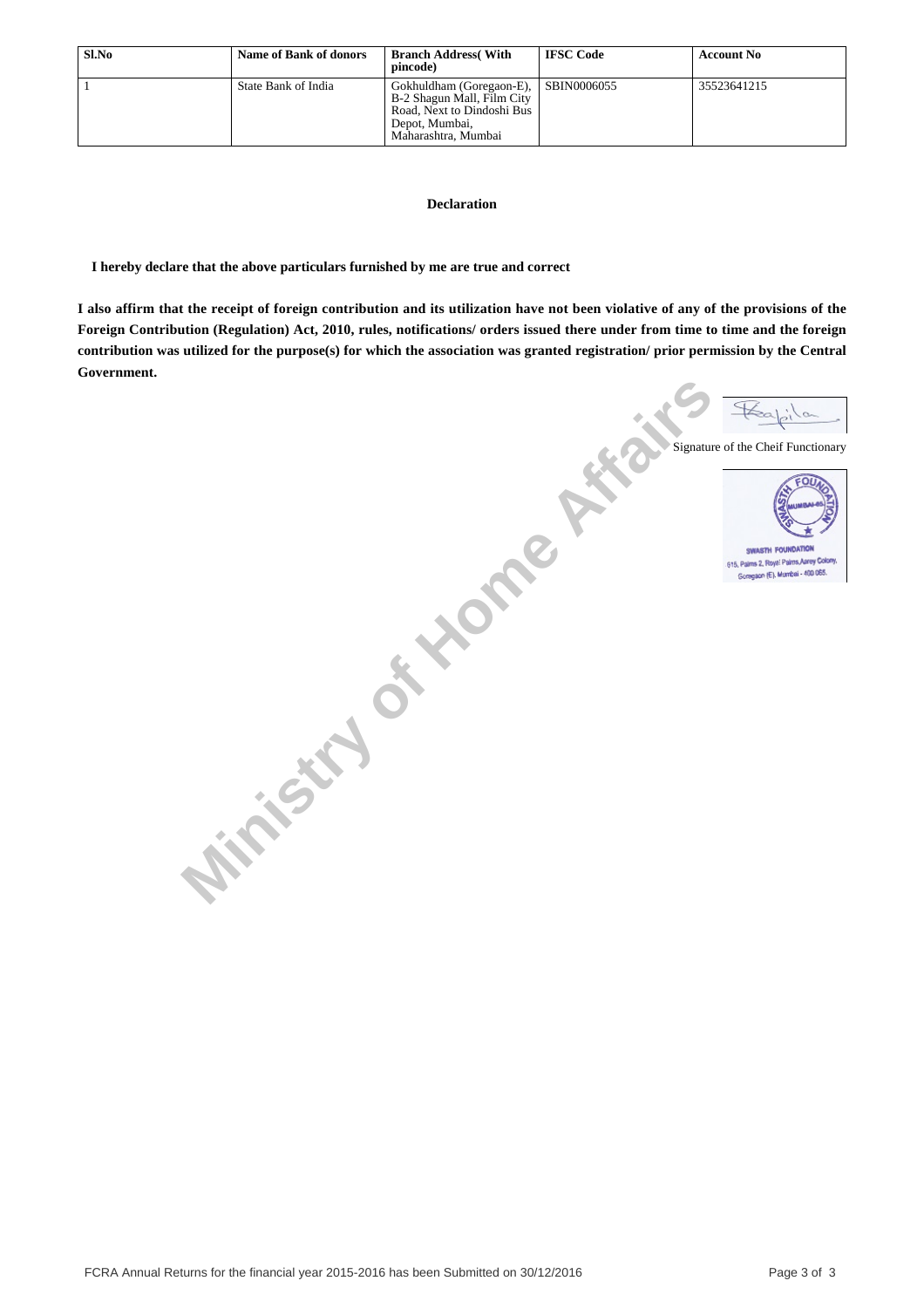#### SWASTH FOUNDATION **BALANCE SHEET AS ON 31.03.2016** (FCRA Registration No. 084020011 dt. 15.09.2015)

| <b>LIABILITIES</b>                                     | <b>AMOUNT</b> |                   |                                               |               | Amount in Ks.) |
|--------------------------------------------------------|---------------|-------------------|-----------------------------------------------|---------------|----------------|
|                                                        |               | <b>AMOUNT</b>     | <b>ASSETS</b>                                 | <b>AMOUNT</b> | <b>AMOUNT</b>  |
|                                                        |               |                   | <b>Fixed Assets</b>                           |               |                |
| Other Earmarked Funds                                  |               |                   | Furniture & Fixture                           | 42,983        |                |
| Grant from Give2Asia                                   |               |                   | 33,83,344 Less: Depreciation                  | 42,983        |                |
| Current Liabilities:                                   |               |                   |                                               |               |                |
| Salary Payable                                         | 7,08,592      |                   | IT Equipment                                  | 47,750        |                |
| <b>TDS</b> Payable                                     | 2,31,531      |                   | Less: Depreciation                            | 47,750        |                |
| Professional Tax Payable                               | 8,725         |                   | Advances                                      |               |                |
| Provident Fund payable                                 | 1,34,676      |                   | Advance for Expenses                          |               | 2,000          |
| Expenses Payable                                       | 23,484        |                   | Deposit for Clinic receivable                 |               | 4,80,480       |
| Suppliers or Distributors Payable                      | 22,558        |                   | 11,29,566 Advance For Purchase of Motor Cycle |               | 62,680         |
| Income & Expenditure Account<br><b>Opening Balance</b> |               |                   | Investment in Fixed Deposit with SBI          |               | 1,00,00,000    |
| Surplus from Income & Expenditure Account              | 1.12.52.373   | 1,12,52,373 Bank  |                                               |               |                |
|                                                        |               |                   | State Bank of India - Receipt Account         | 47,08,770     |                |
|                                                        |               |                   | State Bank of India - Utilisation Account     | 5,11,353      | 52,20,123      |
| Total                                                  |               | 1,57,65,283 Total |                                               |               | 1,57,65,283    |

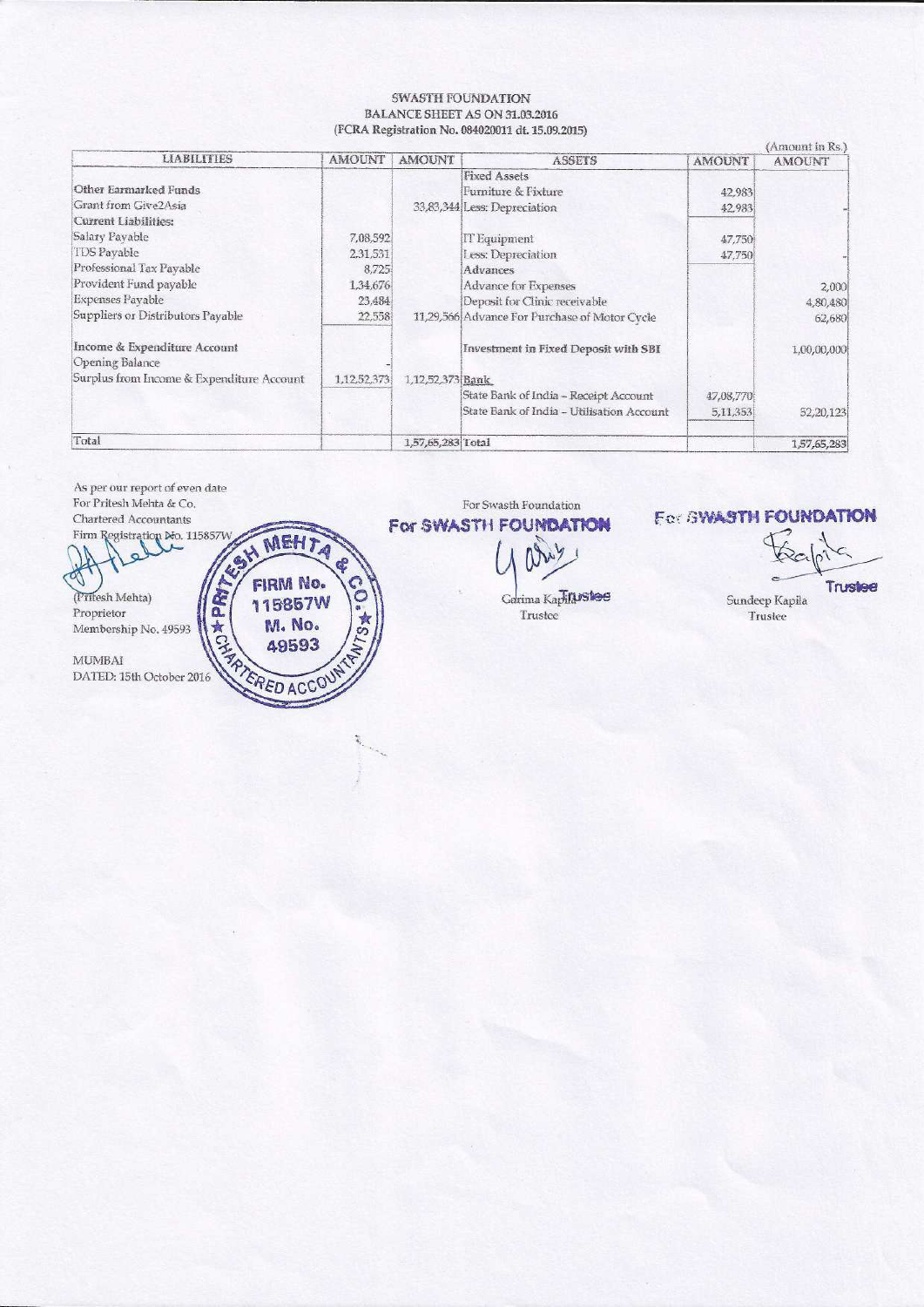#### **SWASTH FOUNDATION** Income & Expenditure Account for the year ended 31.03.2016 (FCRA Registration No. 084020011 dt. 15.09.2015)

| <b>EXPENDITURE</b>                       | <b>AMOUNT</b> | <b>AMOUNT</b>     | <b>INCOME</b>                | <b>AMOUNT</b> | (Amount in Rs.)<br><b>AMOUNT</b> |
|------------------------------------------|---------------|-------------------|------------------------------|---------------|----------------------------------|
|                                          |               |                   |                              |               |                                  |
| Administrative Expenses                  |               |                   |                              |               |                                  |
| To Salaries (Administrative)             | 19,96,384     |                   |                              |               |                                  |
| To Travelling Expenses                   | 30,805        |                   |                              |               |                                  |
| To Depreciation                          | 90.643        |                   | <b>By Donation</b>           |               | 1,39,56,214                      |
| To Training Expenses                     | 20,200        |                   |                              |               |                                  |
| To Marketing Expenses                    | 86,458        |                   | By Income from other sources |               |                                  |
| To printing and Stationery               | 39,115        |                   | <b>Bank Interest</b>         |               | 26,999                           |
| To Brokerage                             | 38,000        |                   |                              |               |                                  |
| To Professional Fees                     | 59,492        |                   |                              |               |                                  |
| To Software Development Expenses         | 65,952        |                   |                              |               |                                  |
| To Communication                         | 12,887        |                   |                              |               |                                  |
| To Rent                                  | 1,02,000      |                   |                              |               |                                  |
| To Repair & Maintenance                  | 78,125        | 26,20,061         |                              |               |                                  |
| Program Expenses                         |               |                   |                              |               |                                  |
| To Salaries (Program)                    | 47,150        |                   |                              |               |                                  |
| To Bank Charges                          | 4,905         |                   |                              |               |                                  |
| To Training Expenses                     | 38,724        |                   |                              |               |                                  |
| To Patient Hospitalization exp           | 20,000        | 1,10,779          |                              |               |                                  |
| To Surplus carried over to Balance Sheet |               | 1,12,52,373       |                              |               |                                  |
| TOTAL                                    |               | 1,39,83,213 TOTAL |                              |               | 1,39,83,213                      |

As per our report of even date For Pritesh Mehta & Co. FEN MEH? Chartered Accountants Firm Registration No. 115857V Á AREA MILLED AGED VE (Pritesh Mehta) Proprietor Membership No. 49593  $MUMBAI$ DATED: 15th October 2016

For Swasth Foundation<br>For SWASTH FOUNDATION

# For SWASTH FOUNDATION

Trustee

Trustee Garima Kapila Trustee

Sundeep Kapila Trustee